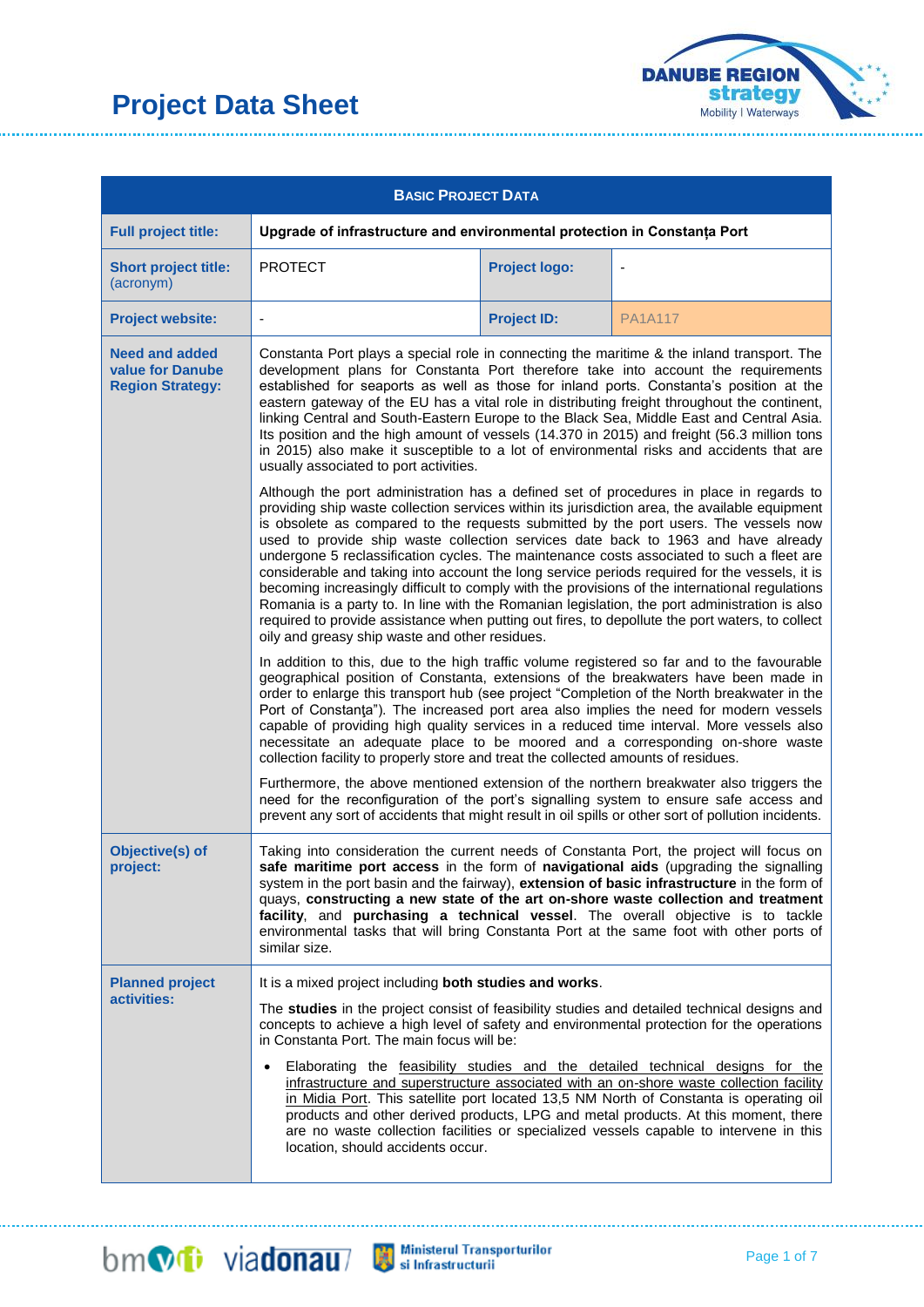

...................

| The possibility of using renewable energy sources in the port area will also be<br>$\bullet$<br>investigated in the project:<br>o detailed technical designs for a photovoltaic power station will be made<br>a feasibility study as well as the accompanying geotechnical studies will be<br>$\circ$<br>made for a wind power station<br>o the revision of an existing feasibility study and the elaboration of the<br>accompanying technical designs for the modernization of the energy<br>distribution network will be made                                                                                                                                                                                                                                                                                                                                                                                                                                                                                                                                                                                                                                                                                                                                                                                                                                                                                                                                                                                                                                                                                                                                                                                                                                                                                                 |
|---------------------------------------------------------------------------------------------------------------------------------------------------------------------------------------------------------------------------------------------------------------------------------------------------------------------------------------------------------------------------------------------------------------------------------------------------------------------------------------------------------------------------------------------------------------------------------------------------------------------------------------------------------------------------------------------------------------------------------------------------------------------------------------------------------------------------------------------------------------------------------------------------------------------------------------------------------------------------------------------------------------------------------------------------------------------------------------------------------------------------------------------------------------------------------------------------------------------------------------------------------------------------------------------------------------------------------------------------------------------------------------------------------------------------------------------------------------------------------------------------------------------------------------------------------------------------------------------------------------------------------------------------------------------------------------------------------------------------------------------------------------------------------------------------------------------------------|
| Investigations will also be conducted in connection to the climate change infrastructure<br>resilience measures that should be adopted for Constanta Port                                                                                                                                                                                                                                                                                                                                                                                                                                                                                                                                                                                                                                                                                                                                                                                                                                                                                                                                                                                                                                                                                                                                                                                                                                                                                                                                                                                                                                                                                                                                                                                                                                                                       |
| The works in the project include:                                                                                                                                                                                                                                                                                                                                                                                                                                                                                                                                                                                                                                                                                                                                                                                                                                                                                                                                                                                                                                                                                                                                                                                                                                                                                                                                                                                                                                                                                                                                                                                                                                                                                                                                                                                               |
| Extension with 130 linear meters of the DA 2 berth in Constanta Port in order to create<br>a platform covering 4370 sq. m that would be used for the construction of an on-shore<br>ship waste collection facility                                                                                                                                                                                                                                                                                                                                                                                                                                                                                                                                                                                                                                                                                                                                                                                                                                                                                                                                                                                                                                                                                                                                                                                                                                                                                                                                                                                                                                                                                                                                                                                                              |
| Building the on-shore ship waste collection facility<br>$\bullet$                                                                                                                                                                                                                                                                                                                                                                                                                                                                                                                                                                                                                                                                                                                                                                                                                                                                                                                                                                                                                                                                                                                                                                                                                                                                                                                                                                                                                                                                                                                                                                                                                                                                                                                                                               |
| • Purchase of one vessel used to perform different tasks within Constanta Port:<br>1 multi-functional vessel used for fighting fires on vessels and port superstructures, for<br>installing buoys and for towing different equipment within the port area                                                                                                                                                                                                                                                                                                                                                                                                                                                                                                                                                                                                                                                                                                                                                                                                                                                                                                                                                                                                                                                                                                                                                                                                                                                                                                                                                                                                                                                                                                                                                                       |
| • Updating the signalisation system in Constanta Port required by the extension of the<br>North Breakwater and the obsolete state of some of the elements used:<br>o Installing 3 seamarks along the north and south breakwaters<br>o Building a white signalling pole on the direction CS-KW in order to buoy the<br>area around mole 3 which is still under construction<br>Installing AIS on buoy C-KS so that together with the other equipment<br>$\circ$<br>available it can mark the landing area of Constanta port on the vessels' radar<br>systems<br>o Building 2 signalling poles on the extremities of the breakwaters in Constanta<br>South Port (green and red) in order to facilitate the entry into Agigea port at<br>night time<br>o Replacing the following signalling poles: CS-SR2, CS-SR4, CS-SG-1<br>(installed in the time interval 2000-2002) that are no longer compliant with<br><b>IALA</b> regulations<br>o Replacing C-X1 buoy, a GBN-240-type of buoy with a A8L buoy (including<br>swamped mooring)<br>o Provide an additional solar panel and an electrical battery to support the<br>signalling system in Constanta Port<br>o Reconfiguration of the coordinates for the following buoys: C-KS, C-KE, C-<br>KW after the seamarks are installed on the extremities of the south and north<br>breakwaters<br>Creating a supply for the signalling system in Constanta Port consisting of<br>$\circ$<br>spare parts in case of emergency situations:<br>Green A8L buoy - 2 pieces<br>Red A8L buoy - 2 pieces<br>٠<br>KS buoy - 1 piece<br>٠<br>KE buoy - 1 piece<br>٠<br>KW buoy - 1 piece<br>٠<br>GBM 3000 buoy - 1 piece<br>٠<br>Green 1800 buoy - 1 piece<br>٠<br>Red 1800 buoy - 1 piece<br>٠<br>In addition to this, a special activity will be dedicated to the training needs of the port |
| administration staff members. The possibility of attracting private investors to deal with<br>renewable energy projects will also be analysed within this activity.<br>The proposed Action is included in the list of pre-identified sections and projects stipulated                                                                                                                                                                                                                                                                                                                                                                                                                                                                                                                                                                                                                                                                                                                                                                                                                                                                                                                                                                                                                                                                                                                                                                                                                                                                                                                                                                                                                                                                                                                                                           |
| in Annex I, Part I.2 of the CEF Regulation and is thus eligible for funding under the above<br>mentioned CEF priority.                                                                                                                                                                                                                                                                                                                                                                                                                                                                                                                                                                                                                                                                                                                                                                                                                                                                                                                                                                                                                                                                                                                                                                                                                                                                                                                                                                                                                                                                                                                                                                                                                                                                                                          |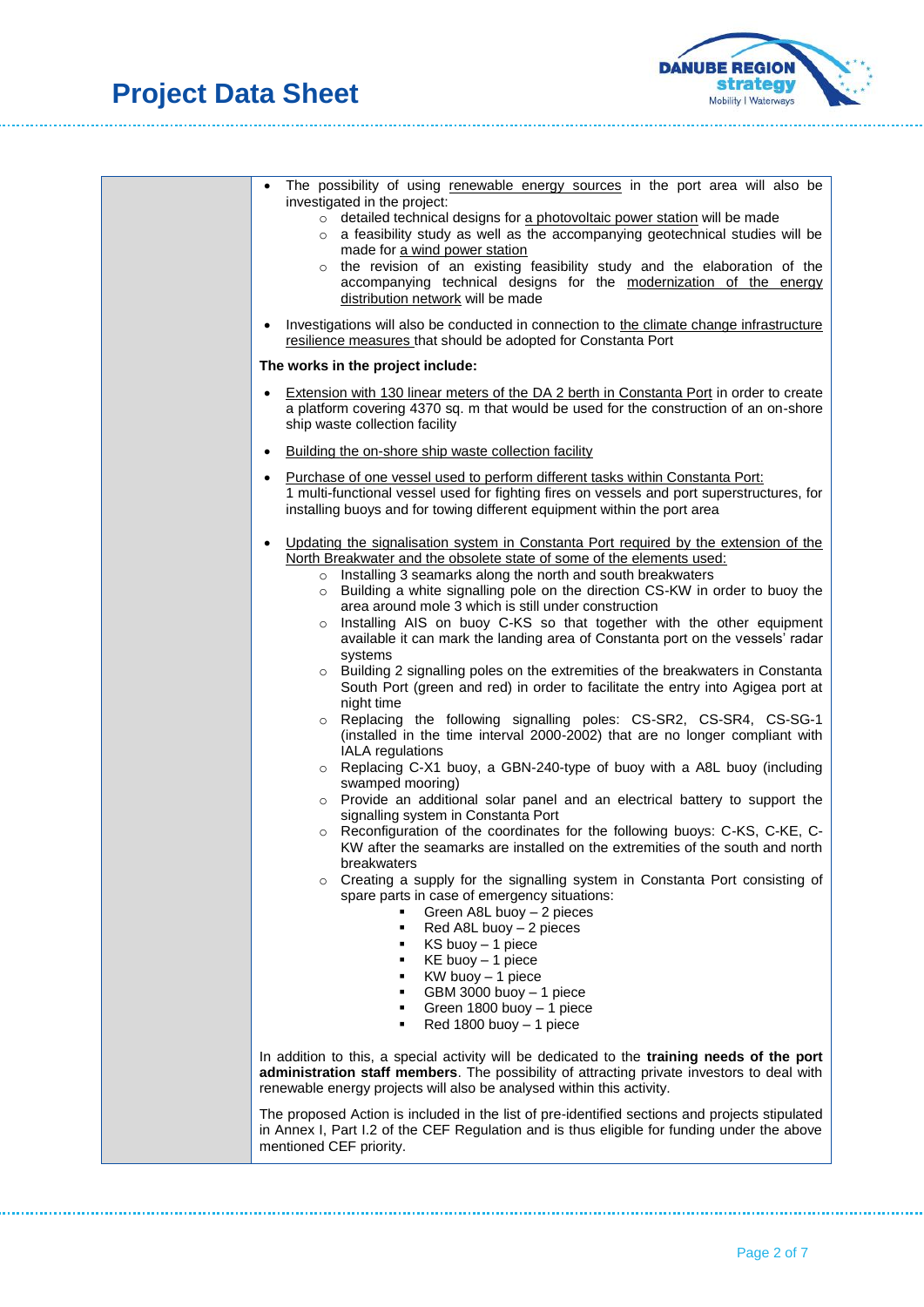

The project shall be divided into 4 activities: • Activity 1: Project Management • Activity 2: Technical Studies • Activity 3: Deployment of Fixed & Mobile Infrastructure • Activity 4: Training and Evaluation **Activity 1** will include all the project management tasks needed for the successful implementation and completion of the project. Dissemination activities are also foreseen in line with the requirements of the funding program. **Activity 2** will deliver the studies elaborated at project level. These will be focused on three topics. The preparations needed for the creation of proper ship waste collection facilities in Midia Port will be addressed in a distinct sub-activity (1). Possibilities for the provision and distribution of renewable energy in the port of Constanta will also be treated. Special focus will be targeted on photovoltaic panels and a wind power station, as well as on the upgrade of the energy distribution network within the port (2). Climate change infrastructure resilience measures will also be analysed in connection to the existing port infrastructure and the currently available port development plans. (3) **Activity 3** consists in the works performed within the project. A 130-meter-berth extension is planned to provide the basis for the construction of an on-shore ship waste collection facility. One vessel will be purchased to reinforce the fleet the port administration now uses to provide ship waste collection and fire-fighting services. The signalling system within the port will also be upgraded to correspond to the recent infrastructure extensions of the port and to the IALA regulations. **Activity 4** will deliver the training classes needed by the employees of the port administration in order to properly use and exploit the newly purchased equipment and the ship waste collection facility. Furthermore, investigations will be made to assess the potential that the port renewable energy projects have to attract private investors and generate public private partnerships. Activity 1 Activity 2 Activity 2 Activity 3 Activity 4 Activity 4 Activity 4 Activity 4 Activity 4 Activity 4 SuAc.1.1 SuAc.2.1 SuAc.2.1 SuAc.3.1 SuAc.3.1 SuAc.4.1 SuAc.1.2 SuAc.2.2 SuAc.3.2 SuAc.4.2 SuAc.2.3 SuAc.3.3 SuAc.3.3 SuAc.4.3 **Fixed and mobile infrastructure for safe operations & environmental protection in Constanta Port - PROTECT** Safety & Environmental Protection Study - Termina Midi-Renewable Energy Provision Climate Change Infrastructure Resilience Extension of berth DA2 **Ship waste collection facility** & multi-purpose incident response vessels newal of navigable aids 8 signaling port access **Project Management & Communication Technical Studies Deployment of fixed & mobile infrastructure** Project Management Project Communication **Training & Evaluation** Waste handling & pollution prevention/incident management revention & incident management Evaluations & private financing for renewable energy projects **Transboundary impact:** Constanta Port is 85nM from the Danube's mouth by the sea and is also linked to it by the Black-Sea-Danube Canal, thus interacting with the Danube ports and the Black-Sea ports as well. A high quality of the ship waste collection services in the Port will limit the risk of pollution and oil spills that might affect the Black Sea Region and pose a threat to the environment and the population.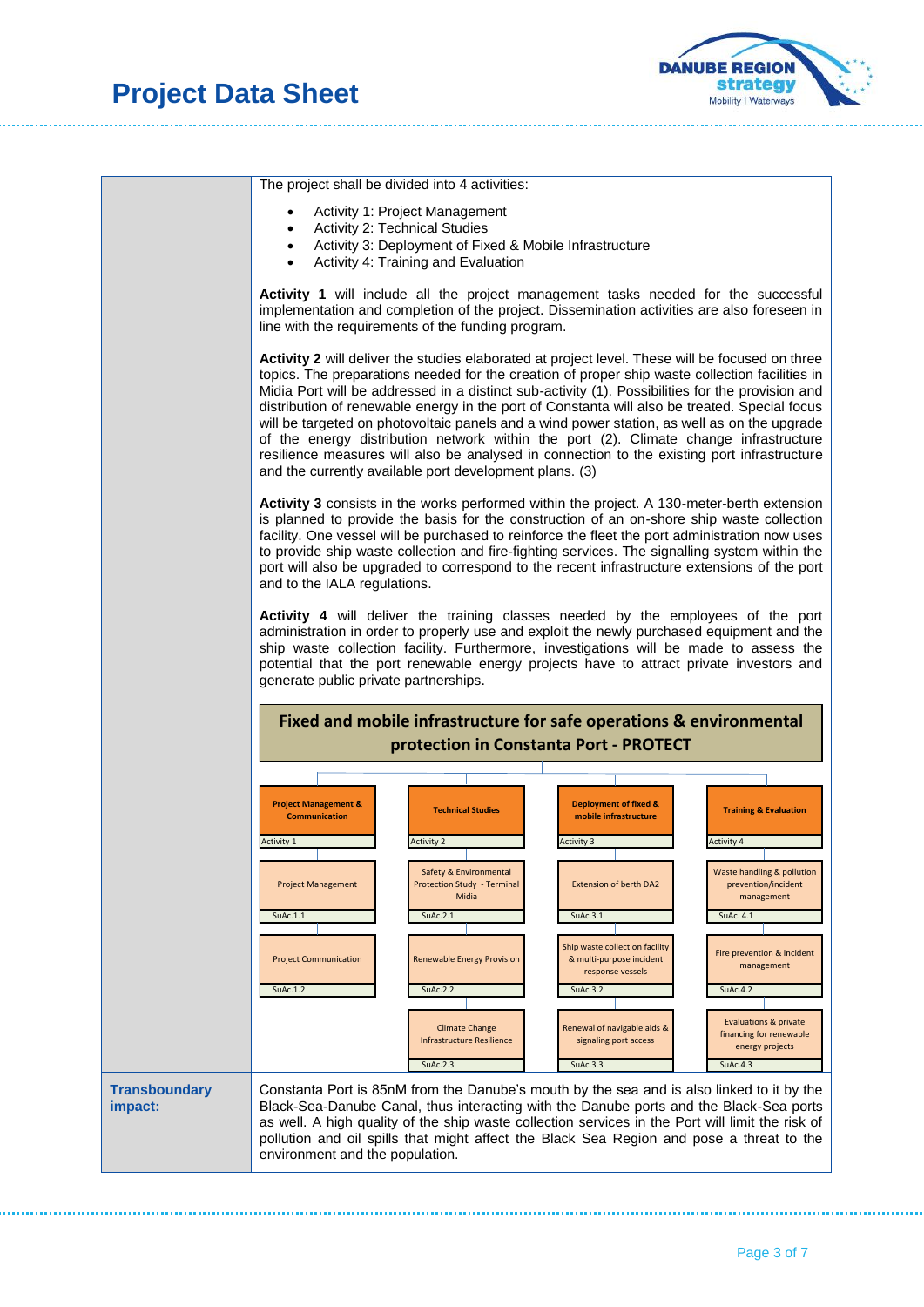

. . . . . . . . . . . . . . . . . . . .

|                                                                      |                                                                       | High quality port services provided efficiently by the port administration will also attract<br>more responsible business partners to the area.                                                  |                                                                                                                      |  |                                                            |            |
|----------------------------------------------------------------------|-----------------------------------------------------------------------|--------------------------------------------------------------------------------------------------------------------------------------------------------------------------------------------------|----------------------------------------------------------------------------------------------------------------------|--|------------------------------------------------------------|------------|
| <b>Project</b><br>beneficiaries /<br>target groups:                  |                                                                       | Shipping companies<br>$\bullet$<br>Port operators<br>٠<br>Port tenants<br>$\bullet$<br>Forwarding companies<br>$\bullet$<br>Port administrations in the Danube and Black Sea Region<br>$\bullet$ |                                                                                                                      |  |                                                            |            |
| <b>STATUS AND TIME FRAME</b>                                         |                                                                       |                                                                                                                                                                                                  |                                                                                                                      |  |                                                            |            |
| <b>Current project</b><br>phase:<br>(please tick a box)              | $\boldsymbol{\mathsf{x}}$<br>Completion                               |                                                                                                                                                                                                  | Definition (e.g. project idea, abstract)<br>Preparation (e.g. project proposal, feasibility study)<br>Implementation |  |                                                            |            |
| <b>Start date:</b>                                                   |                                                                       | 01.07.2016                                                                                                                                                                                       |                                                                                                                      |  | <b>End date:</b>                                           | 30.06.2019 |
| <b>Notes:</b>                                                        |                                                                       |                                                                                                                                                                                                  |                                                                                                                      |  |                                                            |            |
|                                                                      |                                                                       |                                                                                                                                                                                                  |                                                                                                                      |  | <b>PROJECT TEAM</b>                                        |            |
| <b>Project</b><br>leader:                                            |                                                                       | National Company Maritime Ports Administration SA Constanta                                                                                                                                      |                                                                                                                      |  |                                                            |            |
| <b>Project</b><br>partner(s):                                        |                                                                       |                                                                                                                                                                                                  |                                                                                                                      |  |                                                            |            |
| <b>Contact</b><br>person:                                            | Name:                                                                 |                                                                                                                                                                                                  | $\frac{1}{2}$                                                                                                        |  |                                                            |            |
|                                                                      |                                                                       | <b>Organisation:</b>                                                                                                                                                                             | National Company Maritime Ports Administration SA Constanta                                                          |  |                                                            |            |
|                                                                      | <b>Address:</b>                                                       |                                                                                                                                                                                                  | Incinta Port, Gara Maritima, 900900 Constanta / Romania                                                              |  |                                                            |            |
|                                                                      | Phone:                                                                |                                                                                                                                                                                                  |                                                                                                                      |  |                                                            |            |
|                                                                      | E-Mail:                                                               |                                                                                                                                                                                                  |                                                                                                                      |  |                                                            |            |
| <b>Website:</b><br>www.portofconstantza.com                          |                                                                       |                                                                                                                                                                                                  |                                                                                                                      |  |                                                            |            |
|                                                                      |                                                                       |                                                                                                                                                                                                  |                                                                                                                      |  | <b>FINANCING</b>                                           |            |
| <b>Available:</b>                                                    | $\lfloor x \rfloor$ Yes<br><b>No</b><br>Partly<br>(please tick a box) |                                                                                                                                                                                                  |                                                                                                                      |  |                                                            |            |
| <b>Total budget:</b>                                                 | 12,696,125 EUR                                                        |                                                                                                                                                                                                  |                                                                                                                      |  |                                                            |            |
| Source(s) and<br>amount (potential<br>sources for<br>project ideas): |                                                                       | $\lfloor x \rfloor$                                                                                                                                                                              | 1,904,419 EUR<br>National/regional funds:                                                                            |  |                                                            |            |
|                                                                      |                                                                       | $\lfloor x \rfloor$<br>EU funds:                                                                                                                                                                 |                                                                                                                      |  | 10,791,706 EUR<br>(Connecting Europe Facility 2014 - 2020) |            |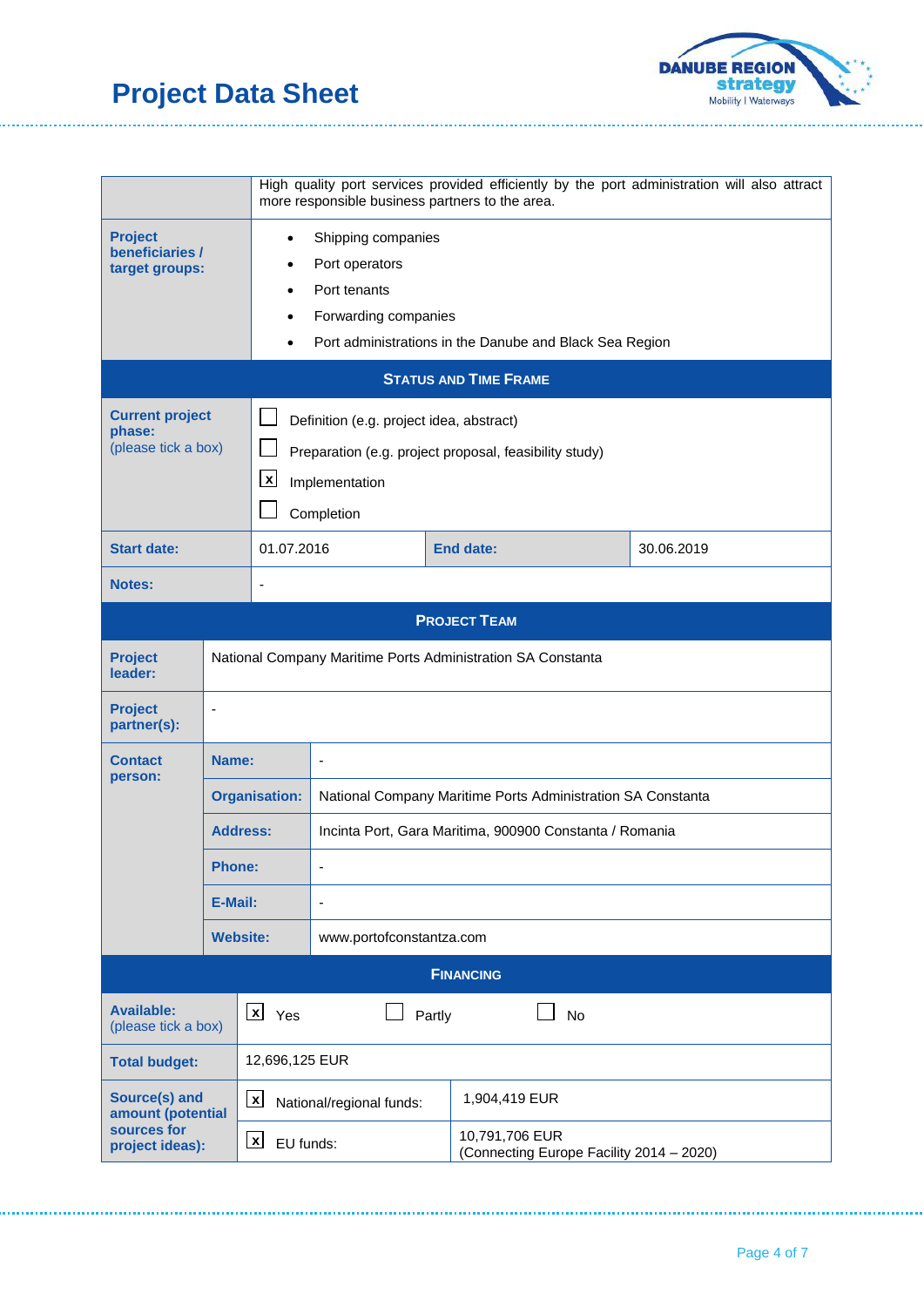

...................

| (please tick a box                  |                                                                                                                                                                                                                                                                                                                                              |                                                                                                                                                                                                                                                                                                                                                                                                                                                                                                                                                                                                                                                                                                                                                                                                                                                                                                                                                                                                                                                                                                                                                                                                                                                                                                                                                                |  |
|-------------------------------------|----------------------------------------------------------------------------------------------------------------------------------------------------------------------------------------------------------------------------------------------------------------------------------------------------------------------------------------------|----------------------------------------------------------------------------------------------------------------------------------------------------------------------------------------------------------------------------------------------------------------------------------------------------------------------------------------------------------------------------------------------------------------------------------------------------------------------------------------------------------------------------------------------------------------------------------------------------------------------------------------------------------------------------------------------------------------------------------------------------------------------------------------------------------------------------------------------------------------------------------------------------------------------------------------------------------------------------------------------------------------------------------------------------------------------------------------------------------------------------------------------------------------------------------------------------------------------------------------------------------------------------------------------------------------------------------------------------------------|--|
| and provide further<br>info)        | IFI loans:                                                                                                                                                                                                                                                                                                                                   | $\overline{\phantom{a}}$                                                                                                                                                                                                                                                                                                                                                                                                                                                                                                                                                                                                                                                                                                                                                                                                                                                                                                                                                                                                                                                                                                                                                                                                                                                                                                                                       |  |
|                                     | Private funds:                                                                                                                                                                                                                                                                                                                               |                                                                                                                                                                                                                                                                                                                                                                                                                                                                                                                                                                                                                                                                                                                                                                                                                                                                                                                                                                                                                                                                                                                                                                                                                                                                                                                                                                |  |
|                                     | Other:                                                                                                                                                                                                                                                                                                                                       |                                                                                                                                                                                                                                                                                                                                                                                                                                                                                                                                                                                                                                                                                                                                                                                                                                                                                                                                                                                                                                                                                                                                                                                                                                                                                                                                                                |  |
|                                     |                                                                                                                                                                                                                                                                                                                                              | <b>PROJECT ENVIRONMENT</b>                                                                                                                                                                                                                                                                                                                                                                                                                                                                                                                                                                                                                                                                                                                                                                                                                                                                                                                                                                                                                                                                                                                                                                                                                                                                                                                                     |  |
| <b>Project cross-</b><br>reference: | The proposed action takes into account the plans included in the following projects that are or<br>were promoted for implementation by Constanta Port Administration:<br>Completion of the Northern Breakwater of Constantza Port - extension by 1,050m<br>(PA1A055)<br>Road Bridge at km 0+540 of the Danube-Black Sea Canal (PA1A057)<br>٠ |                                                                                                                                                                                                                                                                                                                                                                                                                                                                                                                                                                                                                                                                                                                                                                                                                                                                                                                                                                                                                                                                                                                                                                                                                                                                                                                                                                |  |
|                                     | Development of the railway capacity in the river-maritime area of Constanta Port<br>٠<br>(PA1A056)                                                                                                                                                                                                                                           |                                                                                                                                                                                                                                                                                                                                                                                                                                                                                                                                                                                                                                                                                                                                                                                                                                                                                                                                                                                                                                                                                                                                                                                                                                                                                                                                                                |  |
|                                     | ٠                                                                                                                                                                                                                                                                                                                                            | Extension to the south of the barge wharf<br>Constanta Sud Port. Bridge over the connection canal in the fluvial and maritime<br>area and connections to the internal and external roads network of the port<br>Pier IIIS- Pier IVS infrastructure development<br>Project "Green Port Constanta", CEF Call 2015 grant application                                                                                                                                                                                                                                                                                                                                                                                                                                                                                                                                                                                                                                                                                                                                                                                                                                                                                                                                                                                                                              |  |
| <b>Cross-reference</b><br>$ID(s)$ : |                                                                                                                                                                                                                                                                                                                                              |                                                                                                                                                                                                                                                                                                                                                                                                                                                                                                                                                                                                                                                                                                                                                                                                                                                                                                                                                                                                                                                                                                                                                                                                                                                                                                                                                                |  |
| <b>Strategic</b><br>reference:      | ٠<br>port services and transparent port funding<br>to 1990<br>٠<br>in ports for receiving waste from ships<br>ports by 2025                                                                                                                                                                                                                  | The project addresses key priorities of the European Union transport policy such as:<br>Europe 2020, strategy for smart, sustainable and inclusive growth: to comply with<br>reducing greenhouse gas emissions by 20% (or even 30%, if the conditions are<br>right) lower than 1990, reduce energy consumption by 20% through increased<br>energy efficiency, to meet 20% of energy needs from renewable sources<br>The White Paper on Transport - 2030/2050 perspective (2010) & Single Market Act<br>II: emphasize the need for well-connected port infrastructure, efficient and reliable<br>A roadmap to moving to a competitive carbon economy in 2050 (2011): the EU<br>should prepare for reductions in its domestic emissions by 80% by 2050 compared<br>Ports: an engine for growth COM (2013) 295 final: setting up the EU strategy<br>needed to help ports implement good practices and sound managerial approaches<br>while fully respecting diversity and particular circumstances<br>The REFIT Revision of EU Directive 2000/59/EC on port reception facilities for ship-<br>generated waste and cargo residues: improving the availability and use of facilities<br>The Clean Power Transport Directive which requires liquefied natural gas (LNG)<br>refuelling points and shore side electricity (unless not economically viable) in all core |  |
| <b>Relevant</b><br>legislation:     |                                                                                                                                                                                                                                                                                                                                              | The Romanian Master Plan for Transport for the short, medium and long term<br>perspective: which analyses the transport priorities at national level and reviews the<br>measures that need to be adopted in order to increase the traffic volume and shift<br>considerable volumes of freight to less polluting transport modes                                                                                                                                                                                                                                                                                                                                                                                                                                                                                                                                                                                                                                                                                                                                                                                                                                                                                                                                                                                                                                |  |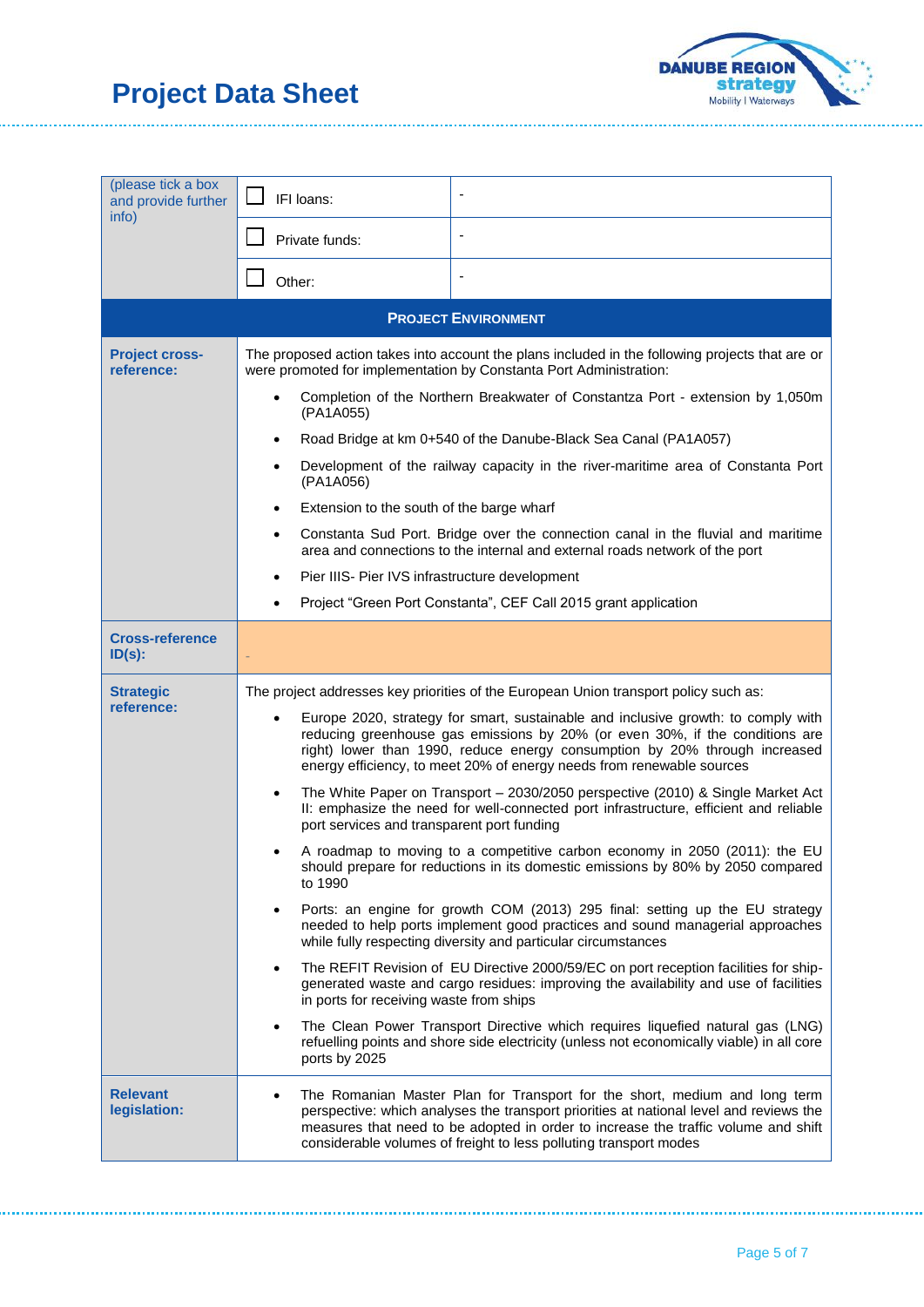

...................

|                                                                                                                      | The 2008 Constanta Regional Development Plan currently in force                                                                                                                                                                                                                                                                                                                                                                                                                                                                                                                                                                                                                                                                                                                                                                                                                                                       |
|----------------------------------------------------------------------------------------------------------------------|-----------------------------------------------------------------------------------------------------------------------------------------------------------------------------------------------------------------------------------------------------------------------------------------------------------------------------------------------------------------------------------------------------------------------------------------------------------------------------------------------------------------------------------------------------------------------------------------------------------------------------------------------------------------------------------------------------------------------------------------------------------------------------------------------------------------------------------------------------------------------------------------------------------------------|
|                                                                                                                      | The Master Plan for the Port of Constanta and its accompanying Development<br>Strategy on short medium and long term which highlights the most critical aspects<br>regarding the future development of this port, among which are strategizing and<br>organizational planning while also considering environmental issues                                                                                                                                                                                                                                                                                                                                                                                                                                                                                                                                                                                             |
| Other:                                                                                                               |                                                                                                                                                                                                                                                                                                                                                                                                                                                                                                                                                                                                                                                                                                                                                                                                                                                                                                                       |
|                                                                                                                      | <b>EUSDR EMBEDDING</b>                                                                                                                                                                                                                                                                                                                                                                                                                                                                                                                                                                                                                                                                                                                                                                                                                                                                                                |
| <b>Relation to other</b><br><b>Priority Areas of</b><br>the Danube<br><b>Region Strategy:</b><br>(please tick a box) | PA1b: To improve mobility and multimodality - Road, rail and air links<br>PA02: To encourage more sustainable energy<br>PA03: To promote culture and tourism, people and people contacts<br>$\mathbf{x}$<br>PA04: To restore and maintain the quality of waters<br>$\mathbf{x}$<br>PA05: To manage environmental risks<br>$\mathbf{x}$<br>PA06: To preserve biodiversity, landscapes and the quality of air and soils<br>PA07: To develop the knowledge society through research, education and information<br>technologies<br>PA08: To support the competitiveness of enterprises, including cluster development                                                                                                                                                                                                                                                                                                     |
|                                                                                                                      | $\mathbf{x}$<br>PA09: To invest in people and skills<br>$\mathbf{x}$<br>PA10: To step up institutional capacity and cooperation<br>PA11: To work together to promote security and tackle organised and serious crime                                                                                                                                                                                                                                                                                                                                                                                                                                                                                                                                                                                                                                                                                                  |
|                                                                                                                      | <b>EUSDR COMPLIANCE</b>                                                                                                                                                                                                                                                                                                                                                                                                                                                                                                                                                                                                                                                                                                                                                                                                                                                                                               |
| <b>Compliance with</b><br>targets of the<br><b>Danube Region</b><br><b>Strategy:</b><br>(please tick a box)          | $\mathbf{x}$<br>Increase the cargo transport on the river by 20% by 2020 compared to 2010.<br>Solve obstacles to navigability, taking into account the specific characteristics of each<br>section of the Danube and its navigable tributaries and establish effective waterway<br>infrastructure management by 2015.<br>Develop efficient multimodal terminals at river ports along the Danube and its navigable<br>tributaries to connect inland waterways with rail and road transport by 2020.<br>Implement harmonised River Information Services (RIS) on the Danube and its<br>navigable tributaries and ensure the international exchange of RIS data preferably by<br>2015.<br>$\mathbf{x}$<br>Solve the shortage of qualified personnel and harmonize education standards in inland<br>navigation in the Danube region by 2020, taking duly into account the social dimension<br>of the respective measures. |
| <b>Compliance with</b><br>actions of the<br><b>Danube Region</b><br><b>Strategy:</b><br>(please tick a box)          | $\mathbf{x}$<br>To complete the implementation of TEN-T Priority Project 18 on time and in an<br>environmentally sustainable way.<br>To invest in waterway infrastructure of Danube and its tributaries and develop the<br>interconnections.<br>To modernise the Danube fleet in order to improve environmental and economic<br>performance.                                                                                                                                                                                                                                                                                                                                                                                                                                                                                                                                                                          |